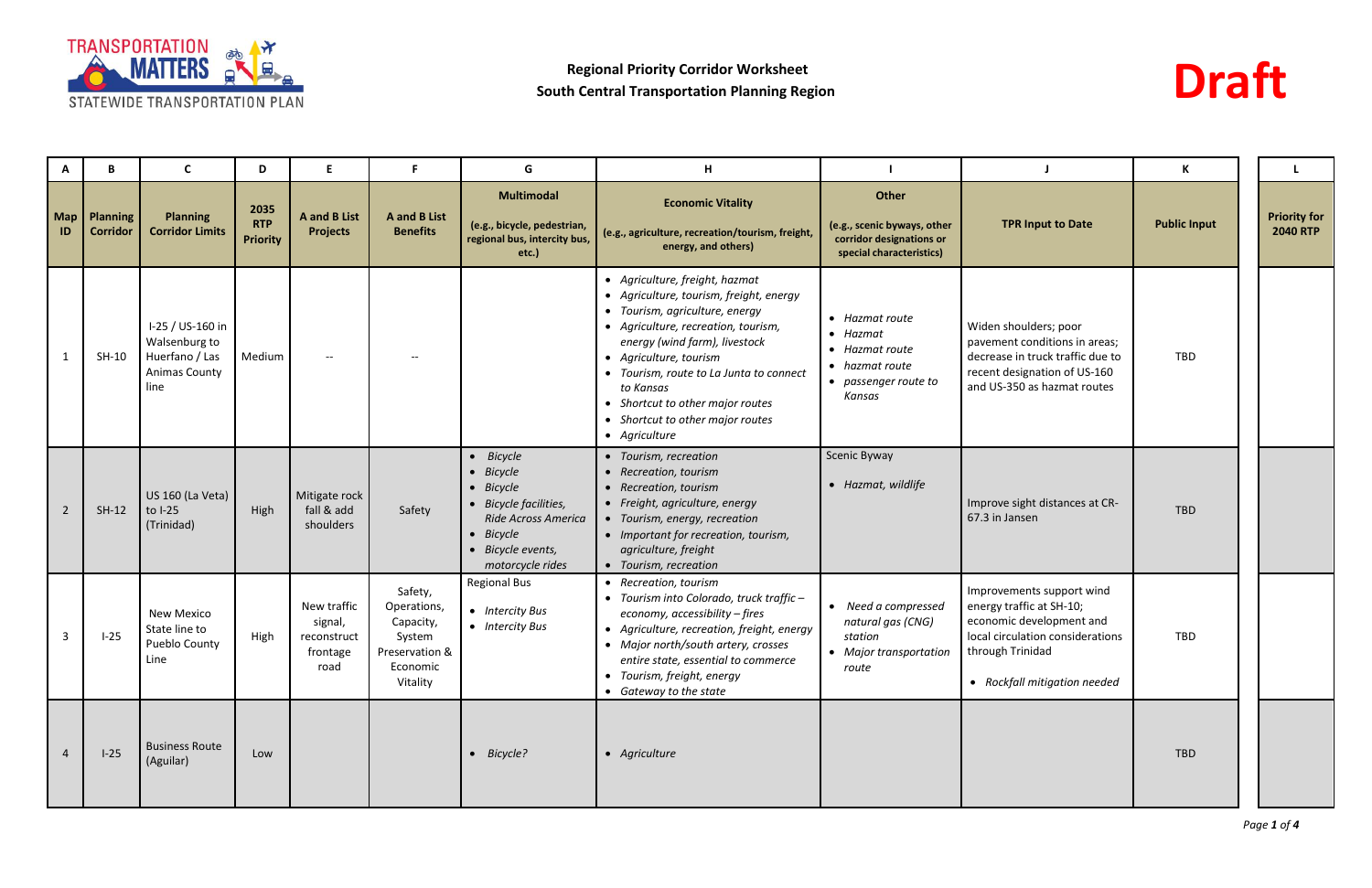



| A         | B                                  | C                                                                       | D                                     | E                                             |                                                                    | G                                                                                            | н                                                                                                                                                                  |                                                                                                               |                                                                                                                                                                                                         | К                   |                                        |
|-----------|------------------------------------|-------------------------------------------------------------------------|---------------------------------------|-----------------------------------------------|--------------------------------------------------------------------|----------------------------------------------------------------------------------------------|--------------------------------------------------------------------------------------------------------------------------------------------------------------------|---------------------------------------------------------------------------------------------------------------|---------------------------------------------------------------------------------------------------------------------------------------------------------------------------------------------------------|---------------------|----------------------------------------|
| Map<br>ID | <b>Planning</b><br><b>Corridor</b> | <b>Planning</b><br><b>Corridor Limits</b>                               | 2035<br><b>RTP</b><br><b>Priority</b> | <b>A</b> and <b>B</b> List<br><b>Projects</b> | <b>A</b> and <b>B</b> List<br><b>Benefits</b>                      | <b>Multimodal</b><br>(e.g., bicycle, pedestrian,<br>regional bus, intercity bus,<br>$etc.$ ) | <b>Economic Vitality</b><br>(e.g., agriculture, recreation/tourism, freight,<br>energy, and others)                                                                | Other<br>(e.g., scenic byways, other<br>corridor designations or<br>special characteristics)                  | <b>TPR Input to Date</b>                                                                                                                                                                                | <b>Public Input</b> | <b>Priority for</b><br><b>2040 RTP</b> |
| 5         | $I-25$                             | <b>Business Loop</b><br>(Walsenburg)                                    | High                                  | Improve exit<br>52 and<br>widen<br>shoulders  | Safety,<br>Bike/Pedestrian<br>& Operations                         | • Bicycle, pedestrian<br>(in town)                                                           | • Agriculture, recreation, freight<br>• Energy, freight, agriculture,<br>recreation, crossroads, livestock<br>• Tourism, recreation, access to US-160,<br>freight  | <b>Commercial zones</b><br>$\bullet$<br>Trains through town<br>impact traffic on US-<br>160 and I-25 business | Add signal at ambulance<br>building<br>Signal at ambulance<br>building is no longer<br>necessary<br>• Trains through town stop<br>traffic, high congestion in<br>downtown, east / west<br>truck traffic | TBD                 |                                        |
| 6         | $SH-69$                            | I-25 Business in<br>Walsenburg<br>north to Custer<br><b>County Line</b> | Low                                   |                                               |                                                                    |                                                                                              | • Agriculture, recreation, freight<br>• Supports economic vitality as a<br>transportation route to other regions<br>• Tourism (thru-route), recreation<br>(access) | Wildlife<br>$\bullet$                                                                                         | Tourist route to Salida<br>• Needs widened shoulders,<br>not built for heavy truck<br>traffic<br>Should be medium priority,<br>has economic benefity                                                    | <b>TBD</b>          |                                        |
|           | SH-109                             | US 160 north to<br><b>Bent County</b><br>Line                           | Low                                   |                                               |                                                                    |                                                                                              | • Agriculture, freight<br>• Agriculture, freight, energy, trucking<br>(cattle & hay)<br>• Agriculture                                                              | • Comanche National<br>Grasslands, wildlife                                                                   |                                                                                                                                                                                                         | TBD                 |                                        |
|           |                                    | La Veta Pass<br>8   US-160   east to UPRR<br>(Walsenburg)               | Medium                                | Shoulders,<br>resurfacing<br>& turn lanes     | Safety, System<br>Preservation,<br>Bike/Pedestrian<br>& Operations | Bicycle                                                                                      | Tourism<br>• Freight, recreation, tourism<br>• Tourism, recreation (access)                                                                                        | Scenic Byway                                                                                                  | Increase pedestrian access to<br>VA hospital<br>• Create pedestrian access<br>from VA hospital to Lathrop<br>State Park.<br>Bicycle fatality – Ride the<br>Rockies                                      | <b>TBD</b>          |                                        |
| 9         | US-160                             | <b>Business Loop (</b><br>Walsenburg)                                   | High                                  |                                               | $--$                                                               | Bicycle, pedestrian<br>(in town)                                                             | • Freight, recreation<br>• Tourism, recreation (access)                                                                                                            |                                                                                                               | Railroad creates congestion,<br>more pedestrian crossings<br>needed<br>• Safety, Bike/Pedestrian &<br>Operations benefits                                                                               | TBD                 |                                        |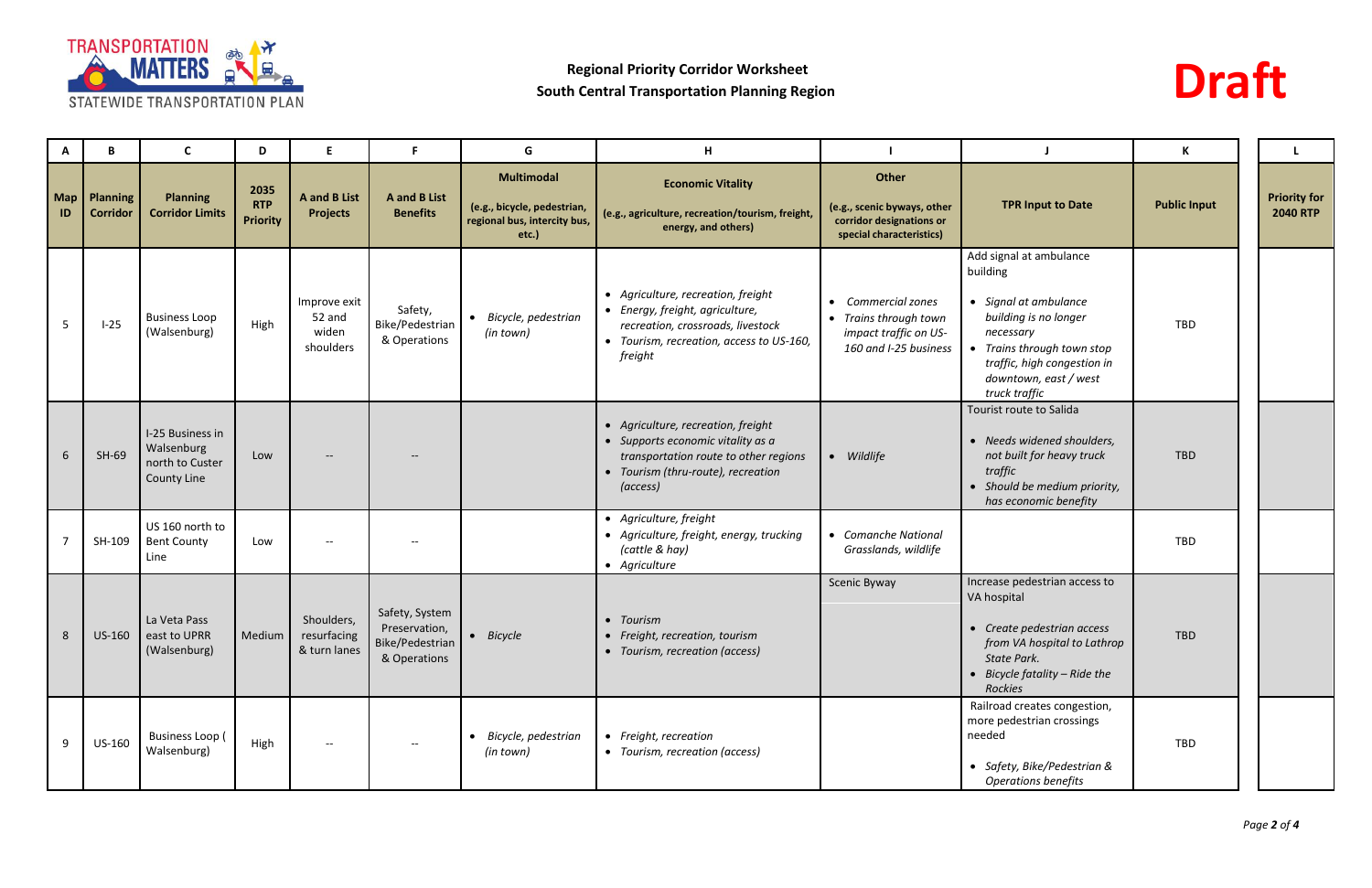



| A                | B                                  | C                                                                               | D                                     | E.                                            | F.                                                  | G                                                                                            | H                                                                                                                 |                                                                                                                              |                                                                                                                                                                                                                                                                                    | K                   | L.                                     |
|------------------|------------------------------------|---------------------------------------------------------------------------------|---------------------------------------|-----------------------------------------------|-----------------------------------------------------|----------------------------------------------------------------------------------------------|-------------------------------------------------------------------------------------------------------------------|------------------------------------------------------------------------------------------------------------------------------|------------------------------------------------------------------------------------------------------------------------------------------------------------------------------------------------------------------------------------------------------------------------------------|---------------------|----------------------------------------|
| <b>Map</b><br>ID | <b>Planning</b><br><b>Corridor</b> | <b>Planning</b><br><b>Corridor Limits</b>                                       | 2035<br><b>RTP</b><br><b>Priority</b> | <b>A</b> and <b>B</b> List<br><b>Projects</b> | <b>A</b> and <b>B</b> List<br><b>Benefits</b>       | <b>Multimodal</b><br>(e.g., bicycle, pedestrian,<br>regional bus, intercity bus,<br>$etc.$ ) | <b>Economic Vitality</b><br>(e.g., agriculture, recreation/tourism, freight,<br>energy, and others)               | Other<br>(e.g., scenic byways, other<br>corridor designations or<br>special characteristics)                                 | <b>TPR Input to Date</b>                                                                                                                                                                                                                                                           | <b>Public Input</b> | <b>Priority for</b><br><b>2040 RTP</b> |
| 10               | US-160                             | I-25 (Trinidad)<br>east to Baca<br><b>County Line</b>                           | Medium                                | Shoulders,<br>resurfacing<br>& turn lanes     |                                                     | Bicycle (Race Across<br>$\bullet$<br>America)                                                | • Freight, agriculture, recreation<br>• Agriculture, freight, energy, trucking<br>(cattle & hay)<br>• Agriculture | • Hazmat, Santa Fe<br>Trail, wildlife<br>• Santa Fe Trail,<br><b>Comanche National</b><br>Grasslands, bird<br>watching route | Recently added to hazmat<br>route system, noticeable<br>increase in truck traffic<br>• This should be high priority<br>because of the new hazmat<br>route designation and lane<br>and shoulder deterioration.<br>San Luis Valley potato<br>hauling trucks are using this<br>route. | TBD                 |                                        |
| 11               | SH-239                             | <b>US 160</b><br>(Trinidad) to Rd.<br>E (Trinidad)                              | Low                                   | $\overline{\phantom{a}}$                      | $-$                                                 | $\bullet$ Bicycle<br>• Pedestrian<br>• Bicycle                                               | • Agriculture<br>• Tourism, high truck traffic, high<br>vehicle traffic for tourism<br>• Local freight            |                                                                                                                              | Should be medium priority;<br>$\bullet$<br>high traffic and congestion<br>at 3:00 PM and lunch time                                                                                                                                                                                | TBD                 |                                        |
| 12               | SH-350                             | US 160 (Beshoar<br>Jct) north to<br><b>Otero County</b><br>Line                 | Medium                                | Add<br>shoulders<br>and<br>resurface          | Safety, System<br>Preservation &<br>Bike/Pedestrian | • Bicycle, regional bus<br>to La Junta (?),<br>Amtrak passenger<br>rail                      | • Agriculture, freight<br>• Department of Corrections<br>• Agriculture, recreation (access)                       | <b>Scenic Byway</b><br>• Military, hazmat<br>• Department of<br>Defense, prison,<br>wildlife                                 | Limited improvements in 30-40<br>years; recently added to<br>hazmat route system,<br>noticeable increase in truck<br>traffic<br>• More traffic, worsening<br>condition, should be high<br>priority                                                                                 | <b>TBD</b>          |                                        |
| 13               | SH-389                             | CO/NM state<br>line north to US<br>160                                          | Low                                   | $--$                                          | $--$                                                |                                                                                              | • Agriculture, freight, tourism<br>• Agriculture                                                                  | • Illegal trucks                                                                                                             |                                                                                                                                                                                                                                                                                    | TBD                 |                                        |
| 14               | N/A                                | <b>County Road</b><br>18.3: SH 12 at<br><b>Trinidad Lake</b><br>State Park east | Low                                   | $\hspace{0.05cm} \textbf{--}$                 | $\sim$                                              | • Pedestrian, bicycle<br>• Bicycle                                                           | • Recreation, tourism<br>• Recreation, tourism<br>• Recreation                                                    |                                                                                                                              |                                                                                                                                                                                                                                                                                    | TBD                 |                                        |

Note: The input from TPR members at the October 23, 2013 meeting are italicized and set apart as bullet lists. In order to demonstrate the magnitude of the comments for each corridor, all of the comments from the meeting p *preserved individually rather than summarized. Each bullet item represents a set of comments from one participant.*

*TBD = to be determined*